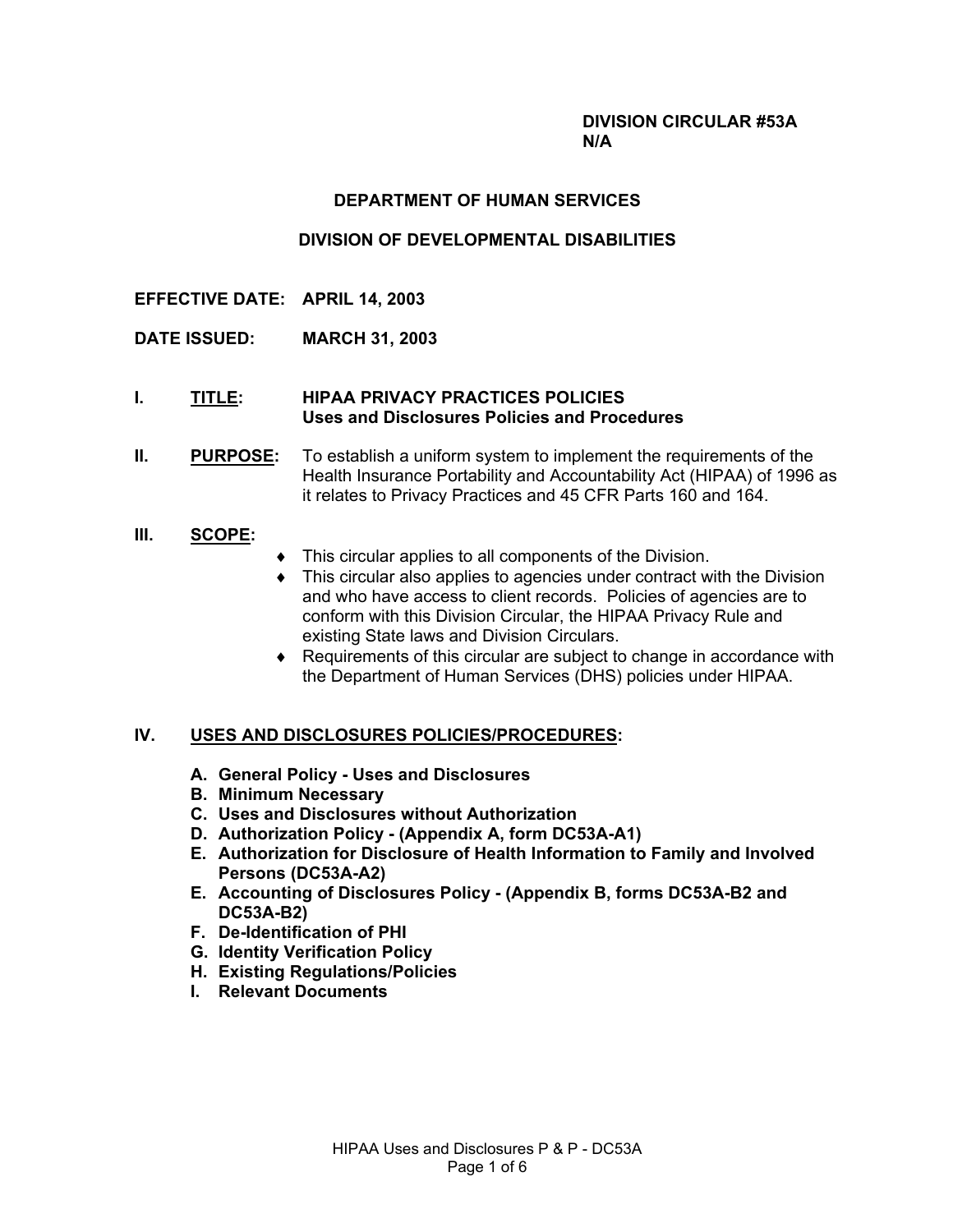# **A. General Policy - Uses and Disclosures**

- 1. The Division component may only disclose protected health information:
	- a. To the individual,
	- b. As specifically permitted or required by the HIPAA Privacy Rule, and
	- c. Pursuant to written authorization by the individual or his/her legal guardian.
- 2. Permission to use or disclose protected health information may be granted to the Division component through an authorization, or after providing an individual the opportunity to agree or object to a course of action.
- 3. For purposes of this policy, the Division must identify the persons or classes of employees within the components who need access to the information to carry out their job functions (refer to Division Circular 53, HIPAA Administrative Policies, V.C. Workforce - Access to PHI, for the identification of the employees who have access to PHI).

### **B. Minimum Necessary**

- 1. Division staff and its business partners need to make reasonable efforts to use or disclose, or to request from another covered entity, only the minimum amount of protected health information required to achieve the purpose of the particular use or disclosure.
- 2. To satisfy this requirement, the Division component and its business partners must:
	- a. Identify categories of staff who have access to protected health information (refer to Division Circular 53, HIPAA Administrative Policies, Workforce Access to PHI);
	- b. In the event of routine and recurring requests, ensure that the disclosed PHI is limited to the amount reasonably necessary to achieve the purpose of the request;
	- c. In the event of non-routine requests, the request will be reviewed on a case-by-case basis and then reviewed by the Privacy Officer to ensure compliance with the HIPAA Privacy Rule.
- 3. The "minimum necessary" standard does **not** apply to:
	- a. disclosures to or requests for information by a health care provider for treatment;
	- b. disclosures made to the person who is the subject of the PHI, unless in the exercise of professional judgment, the access requested could likely endanger the life or physical safety of the individual or another person;
	- c. uses or disclosures in accordance with an individual's authorization:
	- d. uses or disclosures that are required for compliance with this procedure;
	- e. disclosures to the DHHS when disclosure is required under the rule for enforcement purposes; or
	- f. Uses or disclosures required by other federal or state laws.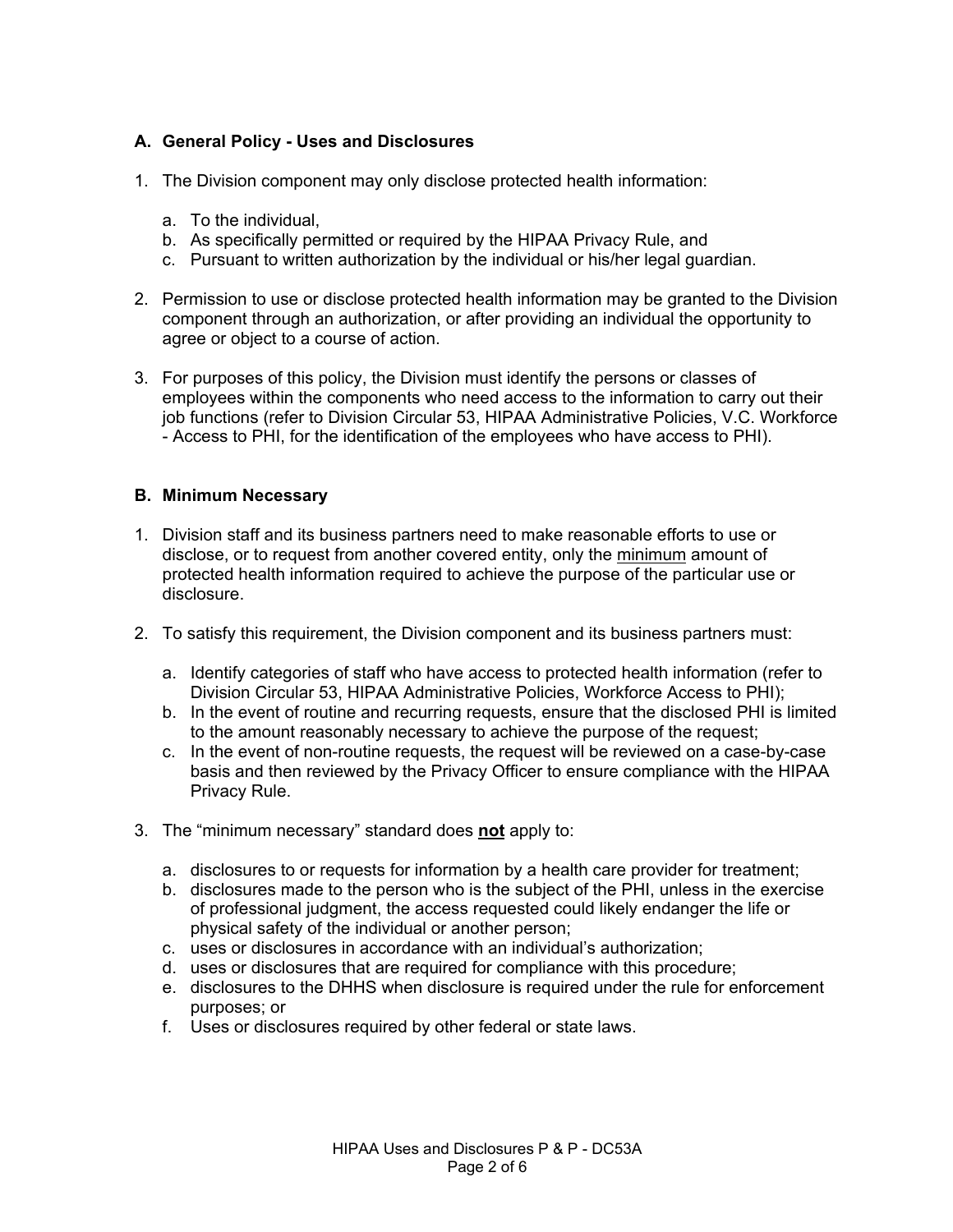# **C. Uses and Disclosures without Authorization**

- 1. The Division may use or disclose health information without the written authorization of the individual/legal guardian for use in a facility directory or for notification purposes to family members or friends provided that the individual/legal guardian is informed in advance of the use or disclosure and has the opportunity to agree to or prohibit or restrict the disclosure or use.
- 2. Subject to the conditions below, the Division component may disclose PHI to a family member, guardian, other relative, or close personal friend, that is directly relevant to that person's involvement with the individual's care or payment for that care; and to notify such persons of the individual's location, general condition, or death:
	- a. If the individual/legal guardian is present and Division staff obtain the individual/legal guardian's agreement;
	- b. If the Division provides the individual/legal guardian with an opportunity to object to the disclosure; and
	- c. If Division staff may reasonably infer from the circumstances, based on the exercise of professional judgement that the individual/legal guardian does not object to the disclosure.
- 3. The Division component may exercise professional judgement and disclose protected health information if the individual is not present or because of the individual's incapacity to make decisions or if it is an emergency circumstance.
- 4. The Division component may use the following information to maintain a directory of individuals in the facility:
	- a. The individual's name;
	- b. The individual's location;
	- c. The individual's condition, described in general terms; and
	- d. The individual's religious affiliation.
- 5. The Division component may disclose the previous four elements to clergy and may release all of the information except for religious affiliation to anyone else that inquires about the individual by name.

# **D. Authorizations for Release of Records - (Appendix A, Form: DC53A-A1)**

- 1. A written authorization by the individual or his or her legal guardian is required for disclosure of information from the client record unless specifically exempted in this circular. The most common exception is when the client record is used for treatment, payment or health care operations; authorization is not required by the individual or their legal guardian in these instances. (Refer to Appendix A for Authorization Policy and Form)
- 2. A Division component may not release records to a law enforcement official without an authorization or court order.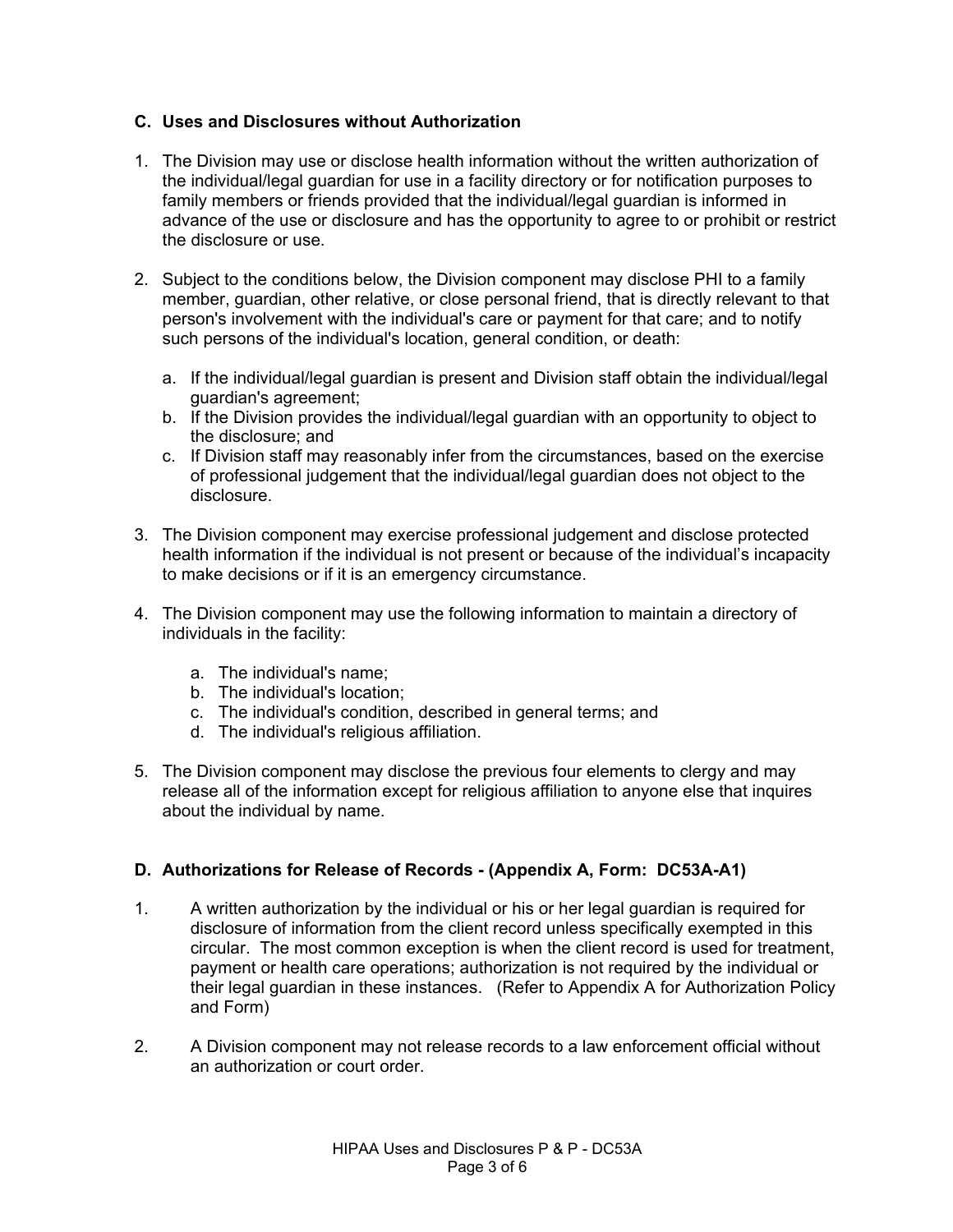- 3. The form is to be provided to the individuals or agencies requesting disclosure of health information. The requestor is responsible to provide the completed form to the Division component.
- 4. An authorization shall be required before the release of psychotherapy notes. These are the therapist's personal notes and do not include notes that are included in the client record.
- 5. The authorization for use and disclosure of psychotherapy notes can only be combined with another authorization for use and disclosure of psychotherapy notes; it cannot be combined with an authorization for other PHI.

# **F. Authorization for Disclosure of Health Information to Family and Involved Persons (DC53A-A2)**

- 1. The individual or their legal guardian is required to complete the Authorization for Disclosure of Health Information to Family and Involved Persons form. The individual or legal guardian is required to identify the name, address, phone number and relationship of involved persons who are authorized to receive health information on the individual served by DDD. Assistance may be provided to individuals who are unable to complete the form independently.
- 2. This authorization is valid for one year, or until the date specified on the form.
- 3. Persons who are identified as the legal guardian must provide a copy of the Appointment of Guardianship.
- 4. A copy of this form must be provided with the DDD Intake package.
- 5. The information provided on this form may be updated or modified as needed.

# **G. Accounting of Disclosures - (Appendix B, Form DC53A-B1)**

- 1. The Division is responsible to maintain a log of disclosures for each individual record for whom records have been released, except for disclosures of the following:
	- a. to carry out treatment, payment or health care operations;
	- b. when individuals request to receive their own protected health information;
	- c. the facility's directory;
	- d. to persons involved in the individual's care where the individual was provided an opportunity to agree or object;
	- e. a disclosure permitted under the HIPAA Privacy Rule;
	- f. pursuant to an authorization;
	- g. National security or intelligence purposes.
- 2. The Division is required to maintain an accounting of disclosures that it makes of a individual's protected health information and make that information available to individuals or their legal guardians upon request. (Refer to Appendix B for Accounting Procedure and Forms)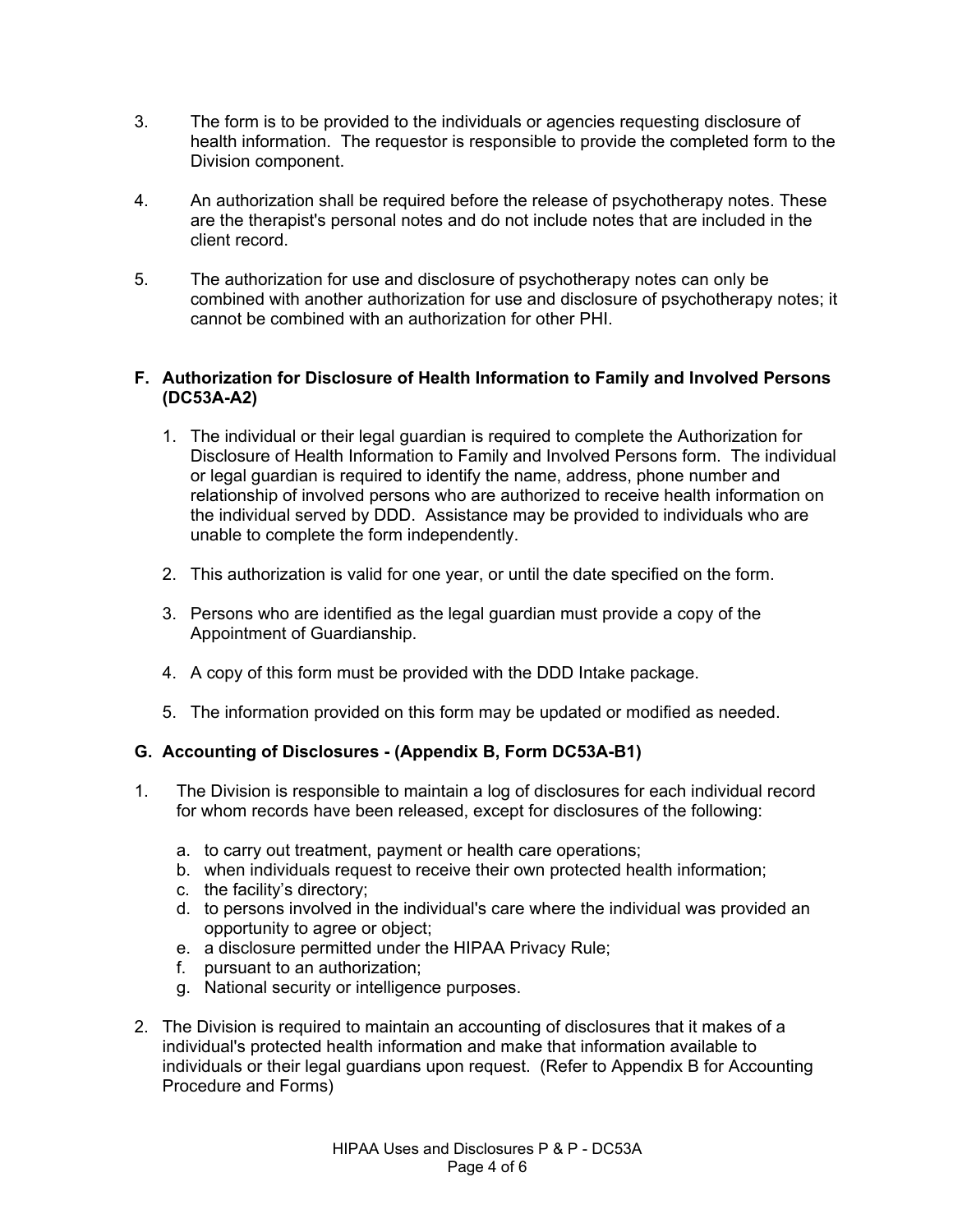- 3. The Division is required to maintain an accounting log for each individual.
- 4. The Division is required to maintain the accounting log for a period of at least six (6) years or in accordance with the General Records Retention Schedule.

# **F. De-Identification of PHI**

A Division component may release information only if the Division component has no reasonable basis to believe that information could be used to identify a individual.

In order to be exempt from the Privacy Rule, the information must not include any of the following identifiers for individuals, or of relatives, household members, or employers:

- a. names;
- b. geographic subdivisions smaller than a state (some specific exceptions) including street address, city, county, municipality, zip code;
- c. all elements of dates, except the year, for all individuals under age 89,
- d. and all elements of dates for those over age 89;
- e. telephone or fax numbers,
- f. electronic mail;
- g. social security number;
- h. medical record number;
- i. health plan beneficiary (UCI) number; account numbers;
- j. certificate or license numbers;
- k. vehicle identifiers;
- l. device identifiers;
- m. biometrics identifiers (finger, retinal, voice prints);
- n. full face photographic images and the like; or
- o. any other unique characteristic or code.

### **G. Identity Verification**

- 1. Prior to any disclosure permitted by this circular, a Division component must verify the identity of a person requesting PHI and the authority of any such person to have access to PHI under this circular, if the identity or authority of the person is not already known to the Division.
- 2. The Division must obtain any documentation, statements or representations, whether oral or written, from the person requesting the PHI when such documentation, statement, or representation is a condition of disclosure under this circular.

#### a. Personal Verification

If request is made in person, identification can be verified by the presentation of an agency identification badge, or other proof of official credentials.